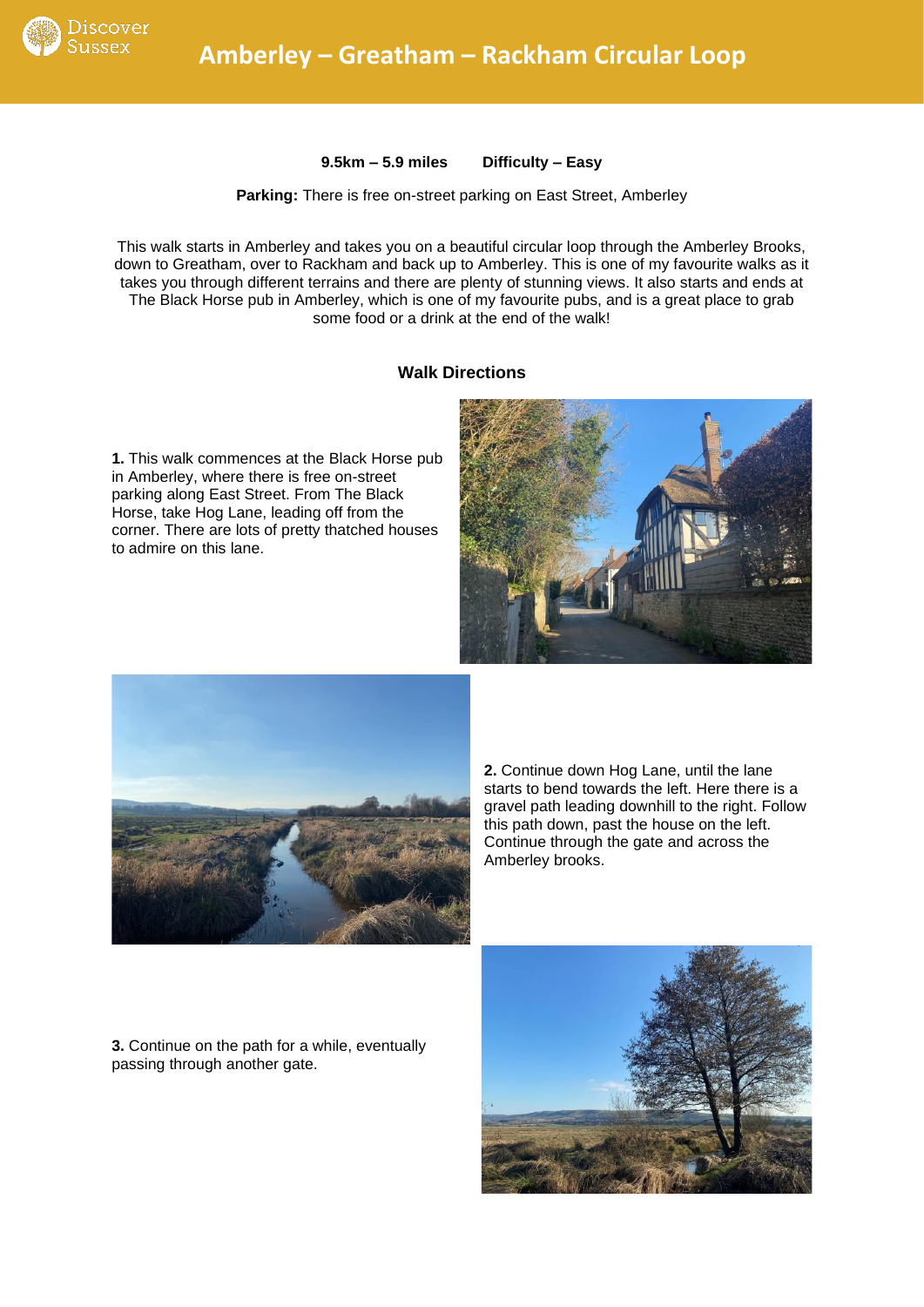

## **Amberley – Greatham – Rackham Circular Loop**



**4.** Follow the signposts which lead you to a path with fields either side, often with cows in. Continue straight on this path as it slowly descends to a farm. Take the path on the left before you reach the farm which takes you down to a stile. Head over the stile, where the path then continues next to the River Arun.

**5.** Continue on the path, with the river to your left until you reach Greatham Bridge (perfect spot for a picture!). Head over the stile and onto the road at which point, take a right and continue along the road. Unfortunately, there are not many other alternatives but to continue along this road for a while. Follow the road past the Greatham red telephone box.





**6.** When you reach the house with the red postbox outside and the black and white sign pointing right to Rackham and Amberley, take this road to the right (Greatham Road).

**7.** Towards the end of the lane, take a right leading into the woods. Follow the path through the woods, until you reach a small bridge leading off to the right, where the path continues round to the left. Cross over the bridge, following the path until you reach a large open field. Continue following the path taking you through the centre of the field until it brings you out onto the road.